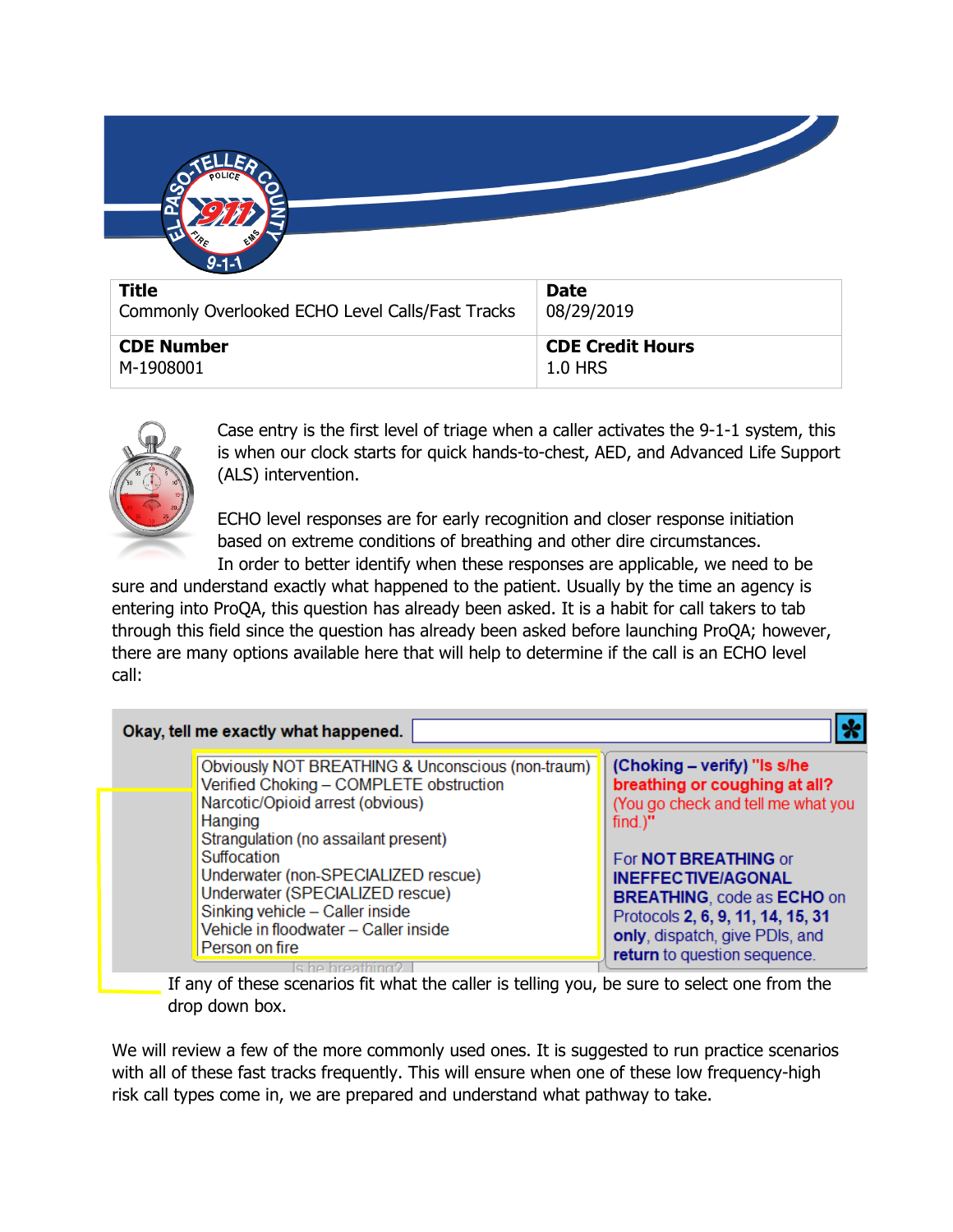

## **Obviously NOT BREATHING & Unconscious (non-trauma)**

(After selecting this pathway, send point is a 9-E-1, give the defibrillator instruction, then ProQA goes directly into the arrest instructions)

This pathway is for when the caller reports that the patient is obviously not breathing and is unconscious. There can be no scene safety issues or mechanism of injury concerns to select this.

If a caller only gives a part of the problem (ex: "My dad was walking next to me and collapsed"), this is covered in case entry rule 14: A sudden, unexplained collapse resulting in unconsciousness, even when reported as a ground-level fall, should be considered a MEDICAL



cardiac arrest until proven otherwise. Our goal at this point is to get the patient on their back and start compressions. This will give them a better chance of survival since it is a witnessed cardiac arrest. Some call takers are hesitant to follow this pathway because they do not want to lay someone down and start pushing on their chest if they are not in cardiac arrest. This can be avoided by clarifying information during "Tell me exactly what happened" to ensure we understood what occurred with the patient. In addition, if at any time, the patient starts fighting with the caller or if the caller is giving the instructions to the patient for them to perform, we can stop and go a different route with patient care.

## **Verified Choking-COMPLETE Obstruction**

Before selecting the verified choking complete obstruction fast track, remember to ask the choking question off to the right of the ECHO list. This sometimes get forgotten because it is off to the right hand side and not in the direct line of sight through ProQA. Make it a habit to

| Verified Choking - COMPLETE obstruction<br>Okay, tell me exactly what happened.                                                                                                                                                                                                                                                                                            |                                                                                                                                                                                                      |  |
|----------------------------------------------------------------------------------------------------------------------------------------------------------------------------------------------------------------------------------------------------------------------------------------------------------------------------------------------------------------------------|------------------------------------------------------------------------------------------------------------------------------------------------------------------------------------------------------|--|
| Obviously NOT BREATHING & Unconscious (non-traum)<br>Verified Choking - COMPLETE obstruction<br>Narcotic/Opioid arrest (obvious)<br>Hanging<br>Strangulation (no assailant present)<br>Suffocation<br>Underwater (non-SPECIALIZED rescue)<br>Underwater (SPECIALIZED rescue)<br>Sinking vehicle - Caller inside<br>Vehicle in floodwater - Caller inside<br>Person on fire | (Choking - verify) "Are they<br>breathing or coughing at all?<br>(You go check and tell me what you<br>$find.$ "                                                                                     |  |
|                                                                                                                                                                                                                                                                                                                                                                            | For <b>NOT BREATHING</b> or<br><b>INEFFECTIVE/AGONAL</b><br><b>BREATHING, code as ECHO on</b><br>Protocols 2, 6, 9, 11, 14, 15, 31<br>only, dispatch, give PDIs, and<br>return to question sequence. |  |

glance over there for every call to ensure there is nothing that needs to be asked. These are high stress calls, so if it is a habit for low stress calls, it should be a little easier to remember for these high stress/low frequency calls.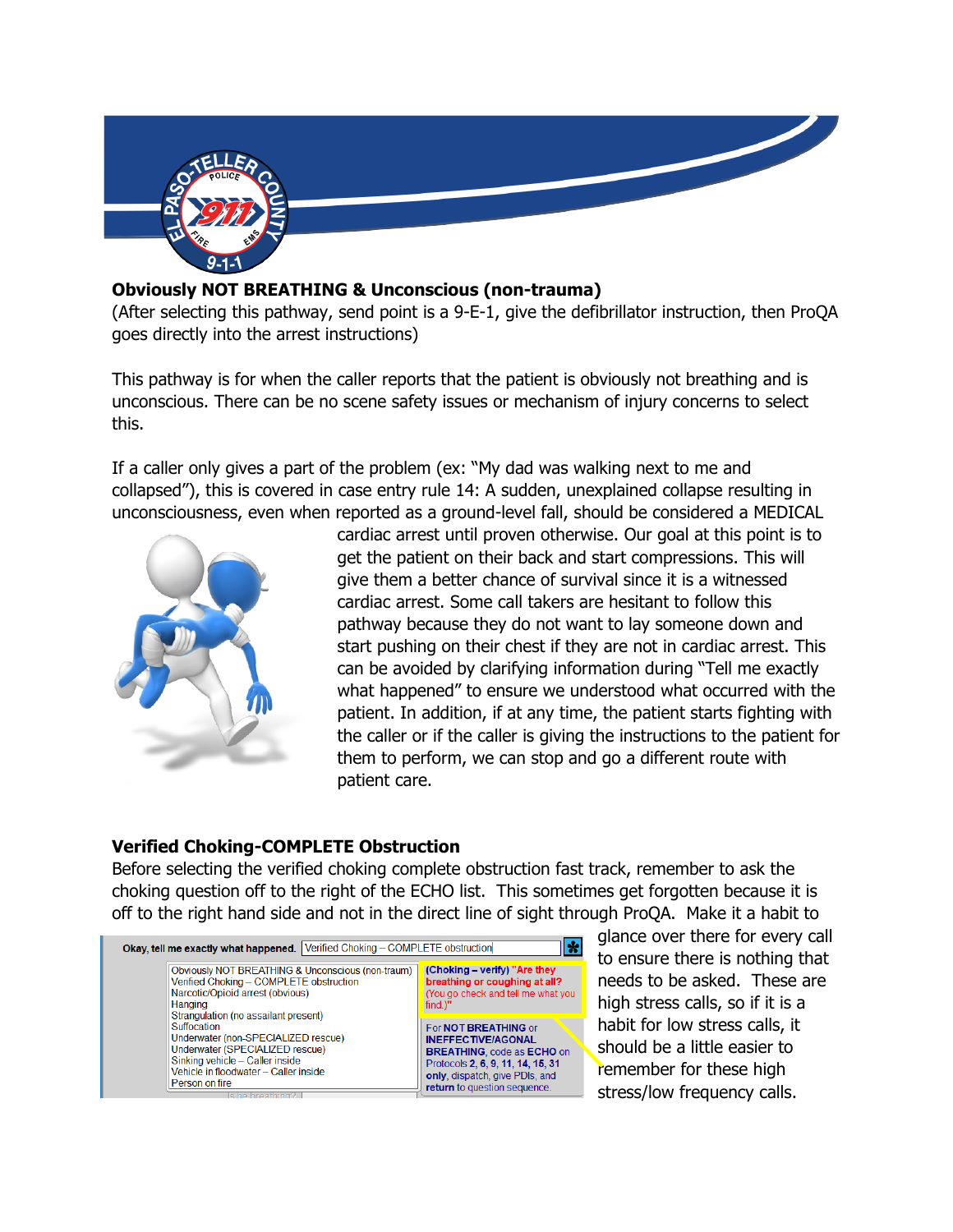

It is very important to determine if the patient is able to breathe or cough at all as this will determine if it is an 11-E-1 response and will bring up further dispatch instructions for the caller:

| Case Entry Post-Dispatch Instructions                                           |  |
|---------------------------------------------------------------------------------|--|
| I'm sending the paramedics (ambulance) to help you now. Stay on the line.<br>a. |  |
| Do not slap her/him on the back.                                                |  |
|                                                                                 |  |

After case entry instructions are given, the rest of the case entry questions will be asked, one key question about what did they choke on will be asked, then on to instructions for the Heimlich maneuver. Remember to look to the right in case entry to ensure the breathing/coughing at all question is asked to help determine if this is a complete obstruction.

# **Narcotic/Opioid arrest (obvious)**

This is a fast track for rapid processing of narcotic/opioid arrest cases. The goal is to decrease the time to definitive therapy (Narcan) as well as hands to chest. This is a new code released at the end of April 2019. If the caller has said the patient has overdosed and they are not awake/not breathing, select narcotic/opioid arrest from the drop down list. This will assign a 23- E-1 code, give PDIs, protocol will then have a blue is for you question:

| 3. Ø Any mention of Fentanyl, Carfentanil, or U4 | INo                       |
|--------------------------------------------------|---------------------------|
| (Pink or Pinky)?                                 | Fentanyl                  |
|                                                  | <b>Carfentanil</b>        |
|                                                  | U4 (Pink, Pinky, U-47700) |
| .<br>.                                           |                           |

Caller Statement: Narcotic/Opioid arrest (obvious)

Self-answer this question based on the information that has already been provided by the caller. If the answer to this question is unknown, it is acceptable to rephrase it and then ask the caller this question or "No" can be selected as the answer. If no is chosen at this point, the next question will ask about Narcan (Naloxone).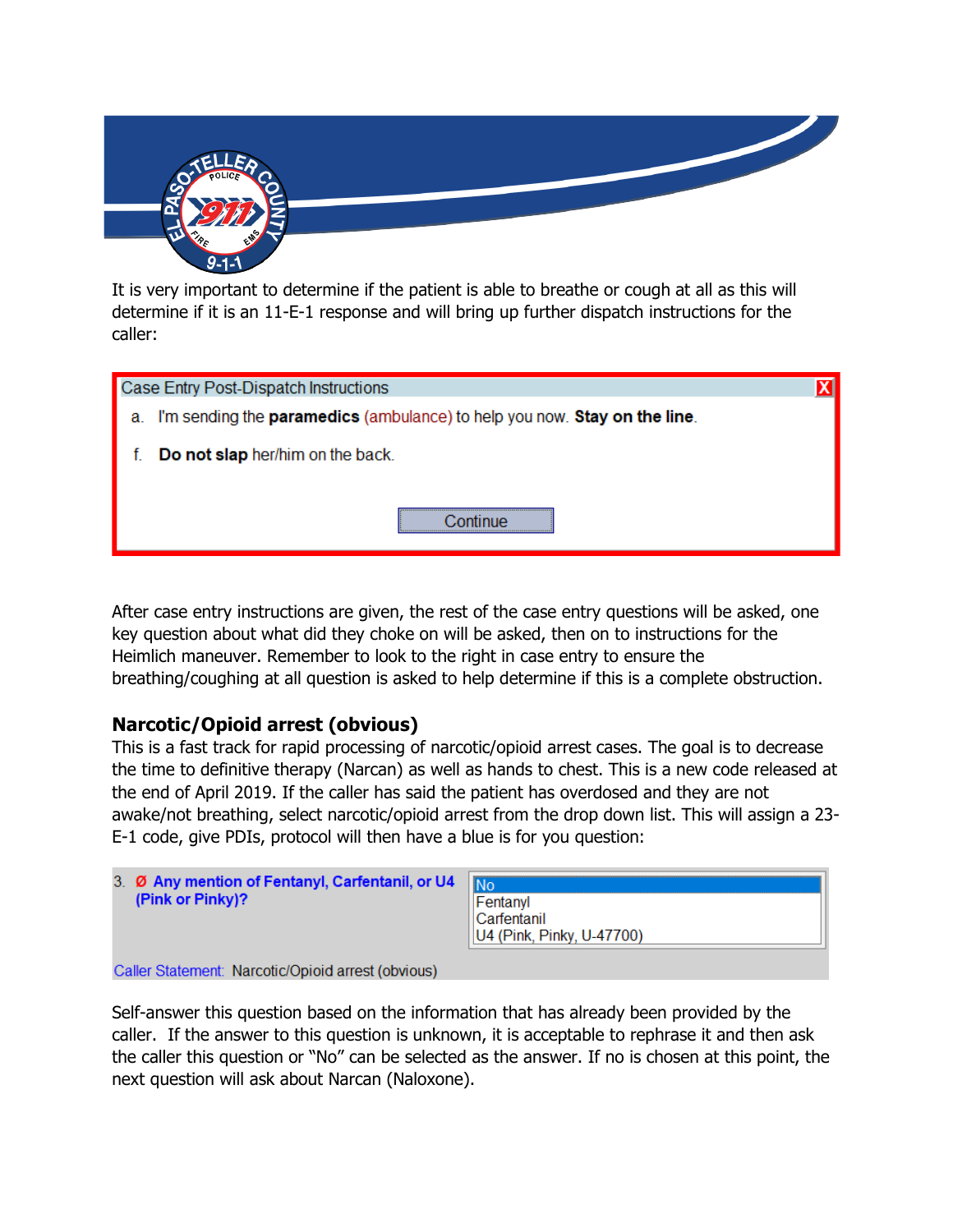

4. Is there any Narcan (naloxone) available?

**Yes** No **Unknown** One dose given already Two doses given already

Caller Statement: Narcotic/Opioid arrest (obvious)

The goal is the early intervention of Narcan for these types of calls and then hands to chest if the Narcan does not work.

## **Hanging**

The fast track/ECHO level for hanging is a 9-E-3 and is used for callers reporting someone hanging, or that they found someone hanging and have cut them down already. If the caller does not give any approved obvious death statements, after sending the code, give the appropriate PDIs (a,b). From here, you will finish case entry information and then go through mouth-to-mouth instructions as well as chest compressions.

Case Entry Post-Dispatch Instructions

- a. I'm sending the **paramedics** (ambulance) to help you now. Stay on the line.
- b. (Not OBVIOUS DEATH) (Cut her/him down immediately,) loosen the noose, then tell me if s/he's **breathing**.
- h. (Critical Caller Danger) (If it's too dangerous to stay where you are, and you think you can leave safely.) get away and call us from somewhere safe.





## **Things to Remember:**

These are only a few of the available Fast Track/ECHO level options. These types of calls need immediate care and dispatch. We want to identify these early on in the call so we can quickly start instructions on how to help the patient.